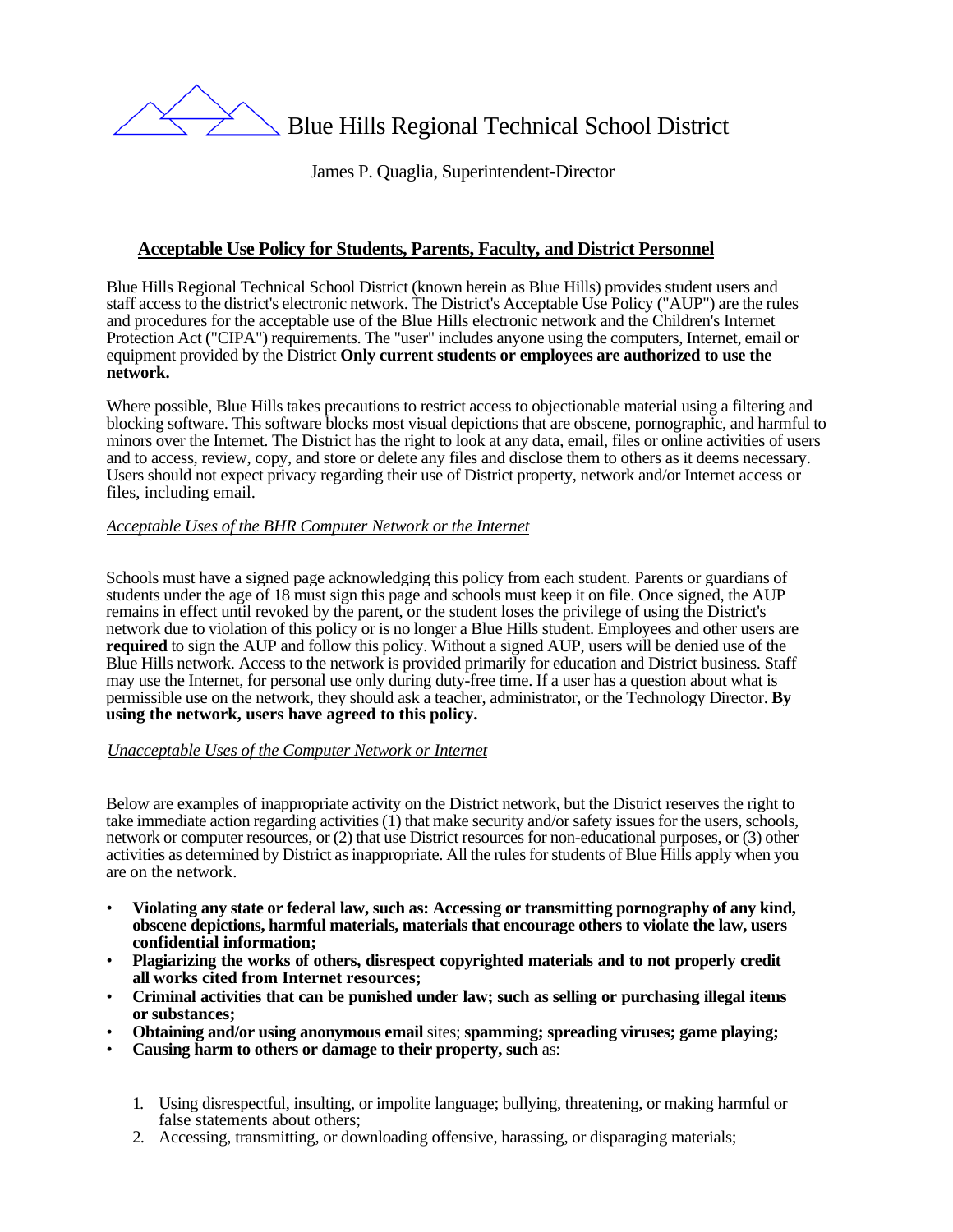- 3. Defacement of other users email and data; such as deleting, copying, changing, or forging other users' names, emails, files, or data; disguising one's identity, impersonating other users, or sending anonymous email;
- 4. Vandalism includes, but is not limited to, the altering of workstation operating system files, intentionally accessing, transmitting or downloading computer viruses or other harmful files or programs;
- 5. Using any District computer to pursue hacking;
- 6. Using any proxy websites to bypass filtering
- **Sharing account information that may lead to inappropriate use of network** 
	- **1.** Sharing users private passwords;
	- 2. Allowing other users to use your account; or
- **Using the BHR network for commercial gain:**
	- **1.** Using the Internet to offer, provide, or purchase products or services for financial gain

### *Student Internet Safety*

- 1. Users will not share personal contact information or photos of themselves or other people. Such as: name address, phone number, school information, or work information
- 2. Users must be polite; do not use abusive or inappropriate language;
- 3. Users will not agree to meet with someone they have met online; and
- 4. Users will promptly disclose to a teacher or adult any message received that is inappropriate

#### *Penalties for Improper Use*

#### **The use of a District account is a privilege, not a right, and misuse will result in the restriction or cancellation of the account. Under appropriate circumstances, law enforcement officials may be notified.**

### *Disclaimer*

Inappropriate behavior on the part of the user whiles accessing the BHR network may result in the loss of Internet access privileges. Under appropriate circumstances, law enforcement officials may be notified. The BHR system, along with any other persons or organizations associated with the school Internet link-up, will not be liable for the actions of anyone connecting to the Internet through the school. All users shall assume full liability, legal, financial or otherwise, for their actions while connected to the Network. The District also takes no responsibility for any information or materials accessed or transferred from the Internet. Parents, guardians or users agree to accept financial responsibility for any damages or expenses incurred as a result of inappropriate or illegal activity while using the BHR Internet access.

The BHR system makes no guarantee, implied or otherwise, regarding the validity of information accessed on the Internet, nor does it guarantee protection against corruption of electronic files when information is downloaded. The BHR system reserves the right to modify these guidelines at any time.

The Blue Hills Regional Technical School District believes in equal employment and educational opportunities for its employees and students and does not discriminate on the basis of race, color, creed, national origin or s